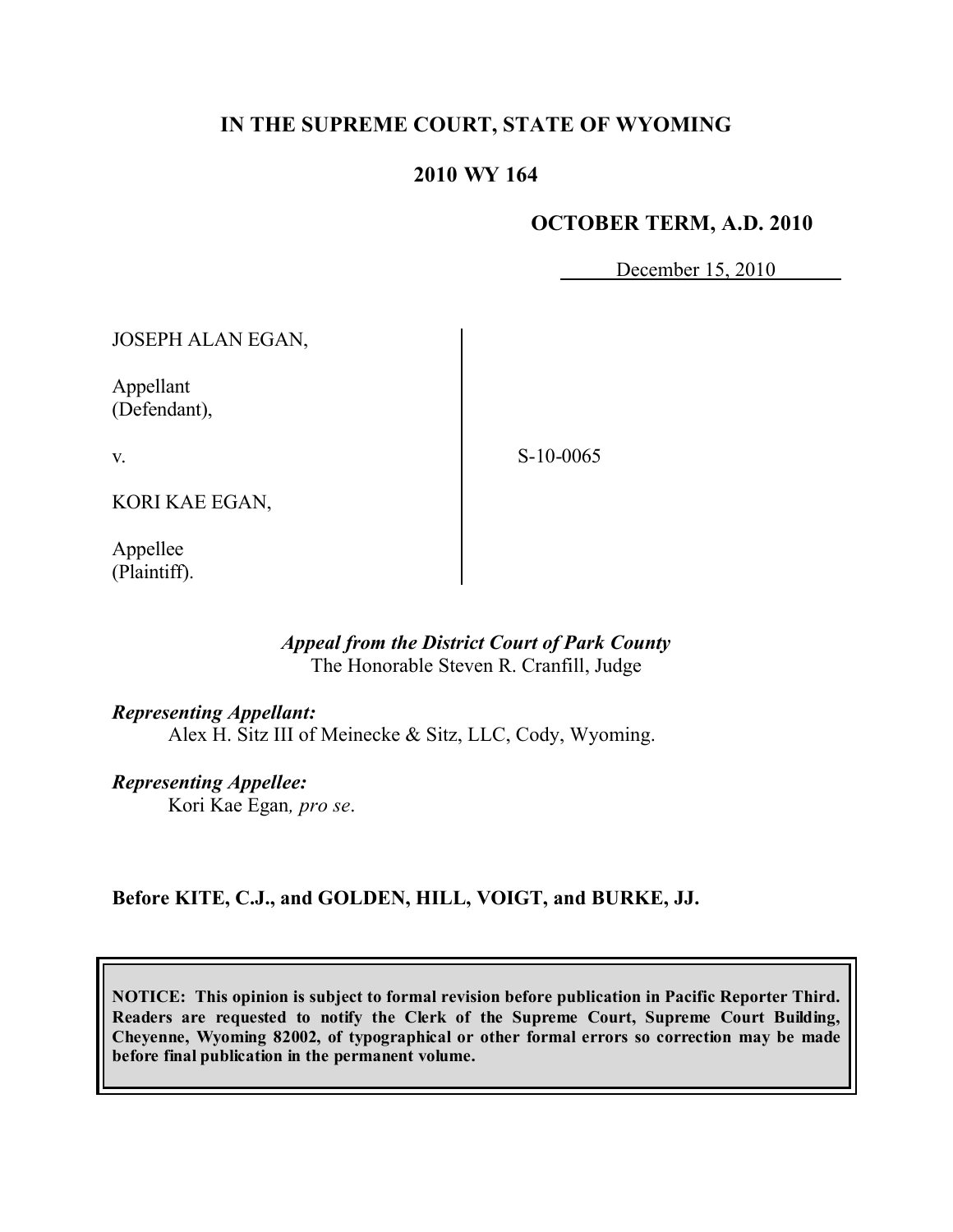## **KITE, Chief Justice.**

[¶1] The district court allowed a significant deviation from Kori Kae Egan's (Mother) child support obligation. Joseph Alan Egan (Father) claims that the district court abused its discretion by considering improper factors in allowing the deviation and erred in calculating Mother's net income. We conclude that the district court did not abuse its discretion when it ordered a deviation from the presumptive child support amount and, although it erred by deducting certain expenses in calculating Mother's net income, the error was harmless.

[¶2] We affirm.

## **ISSUES**

[¶3] Father presents the following issues:

- 1. Whether the district court abused its discretion by using improper factors to deviate from the presumptive amount of child support?
- 2. Whether the district court erred in computing Appellee's net monthly income for purposes of calculating child support?

Mother did not file a timely brief on appeal.

# **FACTS**

[¶4] Mother and Father married in 1988 and had two children, a son born in 1991 and a daughter born in 1993. The parties divorced in 2002, and Mother was awarded primary physical custody of the children. They agreed that Father would pay \$500 per month child support, which was an upward deviation from the presumptive amount provided in the child support guidelines. Both parties remarried and had two additional children with their new spouses. Mother and Father each have one child from their subsequent marriage with special needs.

[¶5] In February 2009, the parties stipulated to modification of the primary physical custody of their son after he began to reside with Father and agreed to eliminate all child support since each party had physical custody of one child. In August 2009, the parties' daughter also moved in with Father. The parties agreed to modification of custody of the daughter, but could not agree on child support.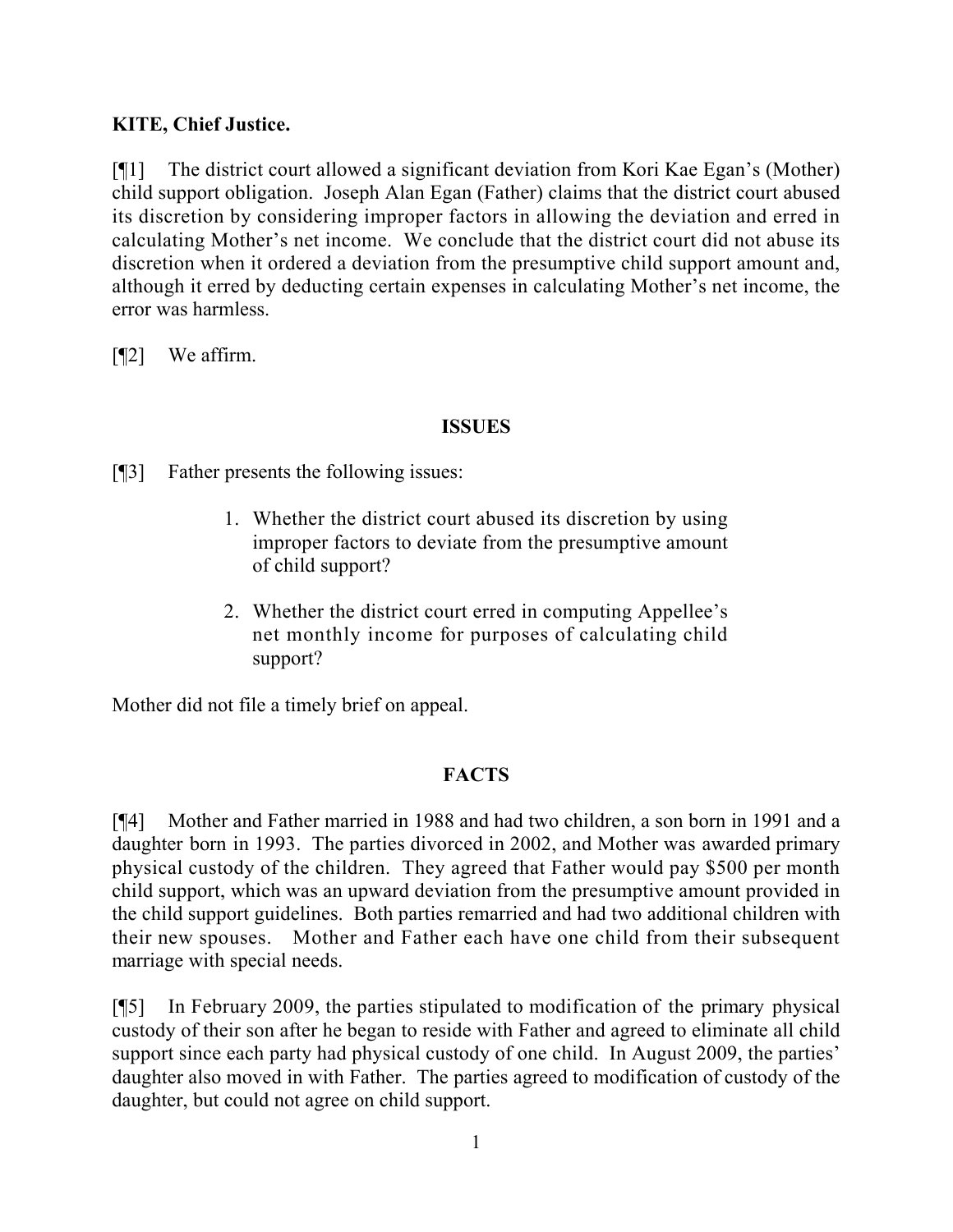[¶6] The district court held a hearing on the child support issue. In the resulting child support order, the district court calculated support using Mother's net income as indicated on her pay check stub and imputed income to Father because he worked on a ranch and received substantial non-cash compensation in addition to his monthly salary. Applying its income calculations to the child support guidelines, the district court determined that Mother's presumptive child support obligation would be  $$817<sup>1</sup>$  per month. However, the district court ruled that deviation from the presumptive amount was warranted and ordered Mother to pay \$200 per month in child support. Father appealed.

### **STANDARD OF REVIEW**

[¶7] We review a district court's order modifying child support for abuse of discretion. *Keck v. Jordan,* 2008 WY 38, ¶ 6, 180 P.3d 889, 891 (Wyo. 2008); *Gray v. Pavey,* 2007 WY 84, 18, 158 P.3d 667, 668 (Wyo. 2007).

> In determining whether the district court has abused its discretion, we must decide whether it could reasonably conclude as it did. Judicial discretion is a composite of many things, among which are conclusions drawn from objective criteria; it means exercising sound judgment with regard to what is right under the circumstances and without doing so arbitrarily or capriciously.

*Gray*, **[8, 158 P.3d at 668.** "This same abuse of discretion standard applies when we are asked to review a district court's decision to deviate from the presumptive child support amount." *Keck,* ¶ 6, 180 P.3d at 891. When a decision requires interpretation of a statute, our review is *de novo*. *Dorr v. Smith, Keller & Assoc.,* 2010 WY 120, ¶ 11, 238 P.3d 549, 552 (Wyo. 2010).

## **DISCUSSION**

## *1. Deviation from Presumptive Child Support Amount*

[¶8] Father asserts the district court abused its discretion by considering improper factors to deviate from the presumptive child support amount. The district court calculated Mother's child support obligation as \$817 per month, but ruled that it was

 $\overline{a}$  $<sup>1</sup>$  In order to simplify the calculations and discussion, we have rounded all figures to the nearest whole</sup> dollar.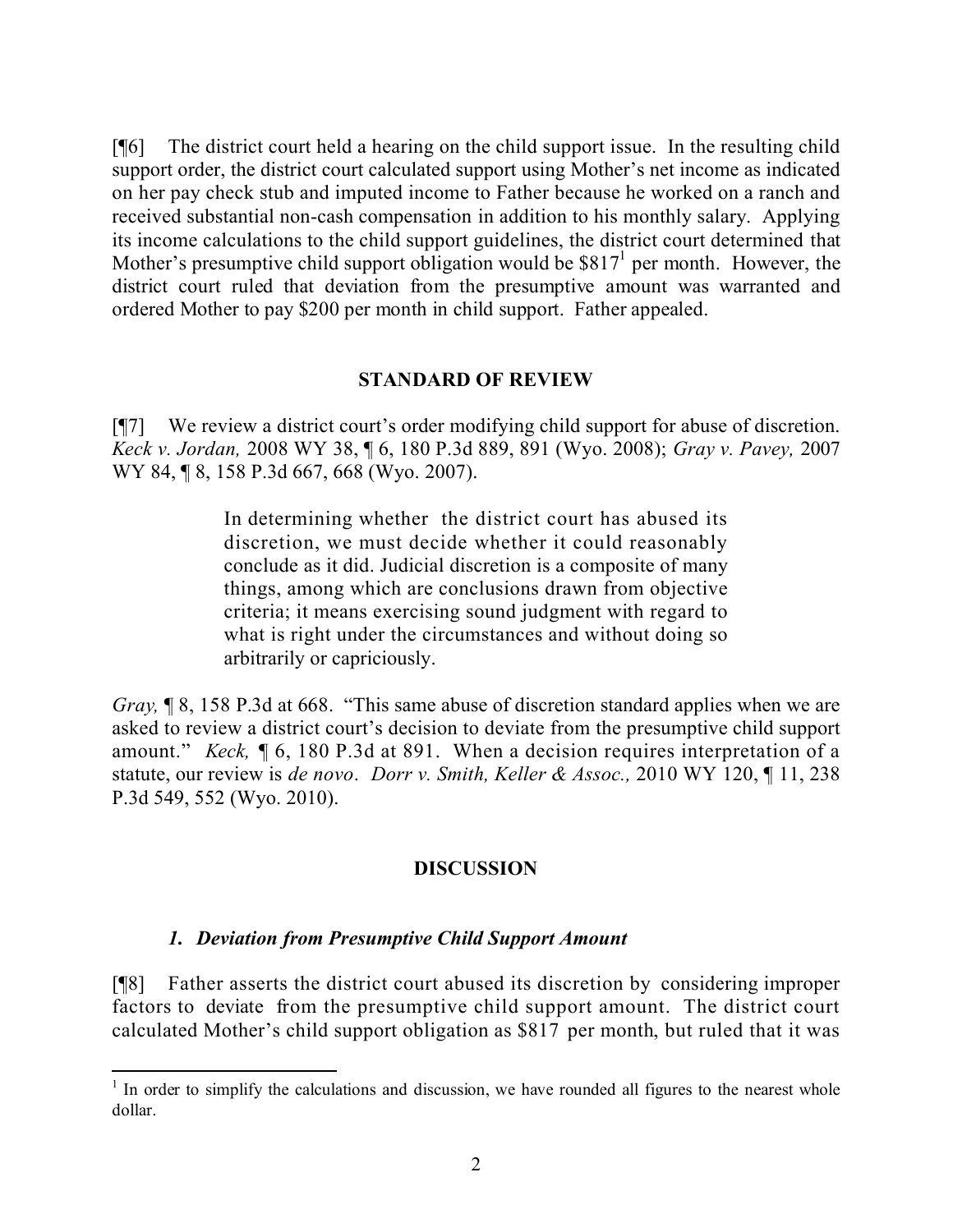appropriate to deviate downward from that amount and ordered her to pay \$200 per month. The district court explained its ruling as follows:

> The Court believes it is appropriate to deviate from that amount, pursuant to Wyoming Statute  $\S$  20-2-307, for several reasons:

> 1. Both parents have the responsibility for the support of other children. Each parent has a child with special needs. [Father] has the benefit of his wife's background and her ability to utilize that experience and understanding to help provide care for their minor son. [Mother's] husband is unemployed and she suffers from her own debilitating condition.

> 2. It is clear [Mother] is attempting to advance her educational training and thus qualify for additional income. It is equally clear that the care of her minor child [from the subsequent marriage] will not allow employment above and beyond what she now maintains. It is also clear from Exhibit A that her current expenses exceed income, and that her proposal of \$200 per month payment will require financial sacrifice on her behalf.

[¶9] Wyo. Stat. Ann. § 20-2-304 (LexisNexis 2009) sets forth the guidelines for calculating a presumptive child support amount, based on factors including the parents' net incomes, the custody order and the number of children for whom support is sought. *Opitz v. Opitz, 2007 WY 207,* ¶ 8, 173 P.3d 405, 408 (Wyo. 2007). "The presumptive child support established by W.S. 20-2-304 shall be rebuttably presumed to be the correct amount of child support to be awarded in any proceeding to establish or modify temporary or permanent child support amounts." Wyo. Stat. Ann. § 20-2-307(a) (LexisNexis 2009). However, "[a] court may deviate from the presumptive child support . . . upon a specific finding that the application of the presumptive child support would be unjust or inappropriate in that particular case." Section 20-2-307(b).

> In determining whether to deviate from the presumptive child support established by W.S. 20-2-304, the court shall consider the following factors:

(i) The age of the child;

(ii) The cost of necessary child day care;

(iii) Any special health care and educational needs of the child;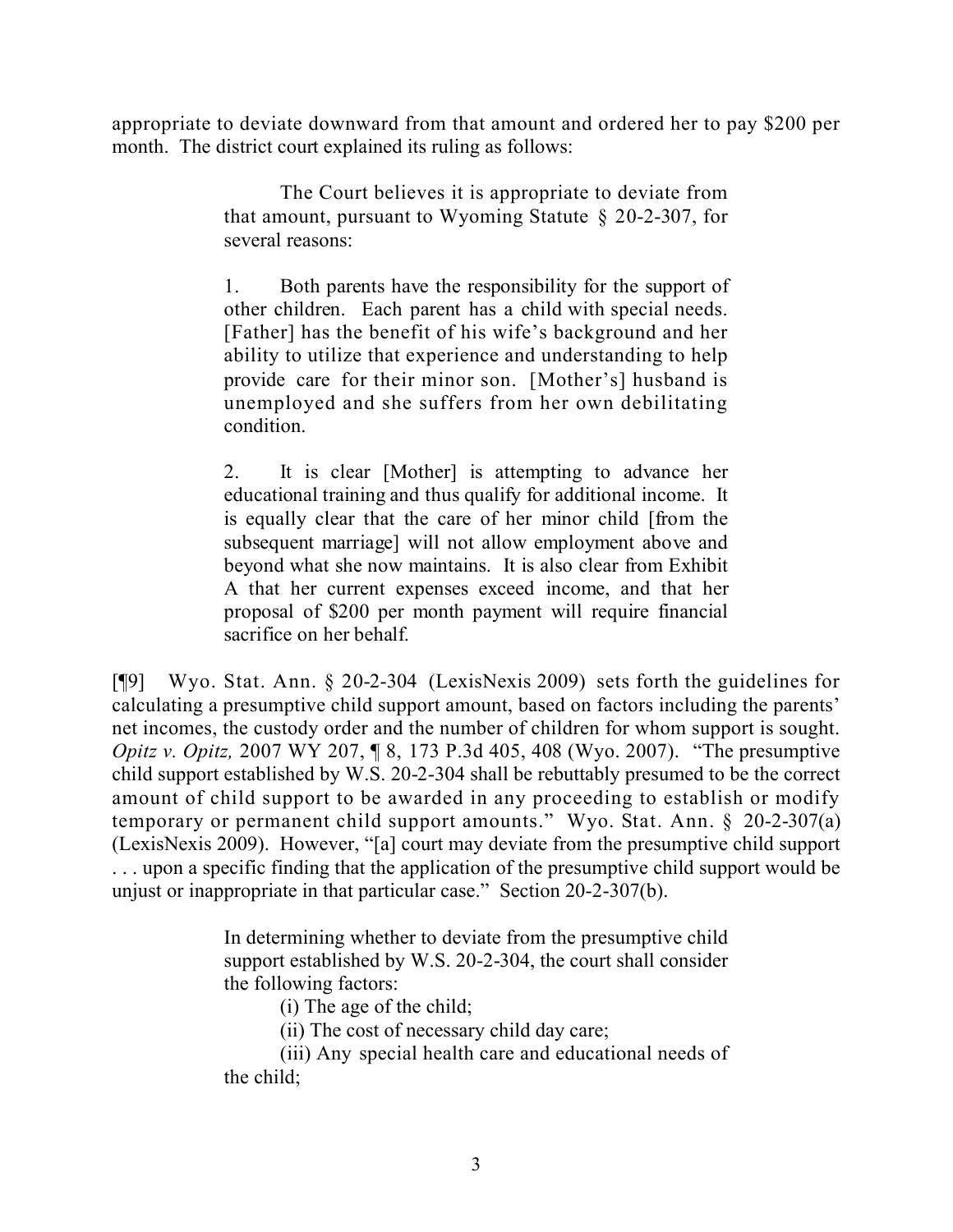(iv) The responsibility of either parent for the support of other children, whether court ordered or otherwise;

> (v) The value of services contributed by either parent; . . . .

(vii) The cost of transportation of the child to and from visitation;

(viii) The ability of either or both parents to furnish health, dental and vision insurance through employment benefits;

(ix) The amount of time the child spends with each parent;

(x) Any other necessary expenses for the benefit of the child;

(xi) Whether either parent is voluntarily unemployed or underemployed. In such case the child support shall be computed based upon the potential earning capacity (imputed income) of the unemployed or underemployed parent. . . .

(xii) Whether or not either parent has violated any provision of the divorce decree, including visitation provisions, if deemed relevant by the court; and

(xiii) Other factors deemed relevant by the court.

*Id.* 

[¶10] It is clear, therefore, that although the district court must give serious consideration to the child support guidelines, it should not follow them blindly. *Steele v. Steele,* 2005 WY 33, ¶ 11, 108 P.3d 844, 848-49 (Wyo. 2005); *Holtz v. State ex rel. Houston,* 847 P.2d 972, 976 (Wyo. 1993). We have repeatedly stated that "the district court has discretion to deviate from the presumptive amount on a case by case basis." *Keck,* ¶ 10, 180 P.3d at 892; *Plymale v. Donnelly,* 2007 WY 77, ¶ 37, 157 P.3d 933, 941 (Wyo. 2007). The district court is expected to exercise its discretion in determining child support to serve the best interests of justice in light of all the circumstances. *Keck,* ¶ 11, 180 P.3d at 892.

[¶11] Father claims the district court abused its discretion by considering several factors that are not allowed by § 20-2-307, including: the special needs of Mother's child from her subsequent marriage; the ability of Father's current wife to care for their child with special needs; the parties' current spouses' employment situations; Mother's health condition; Mother's efforts to further her education; and Mother's current financial situation.

[¶12] The first two challenged factors pertained to the special needs of Mother's and Father's children from their current marriages and the effect those circumstances have on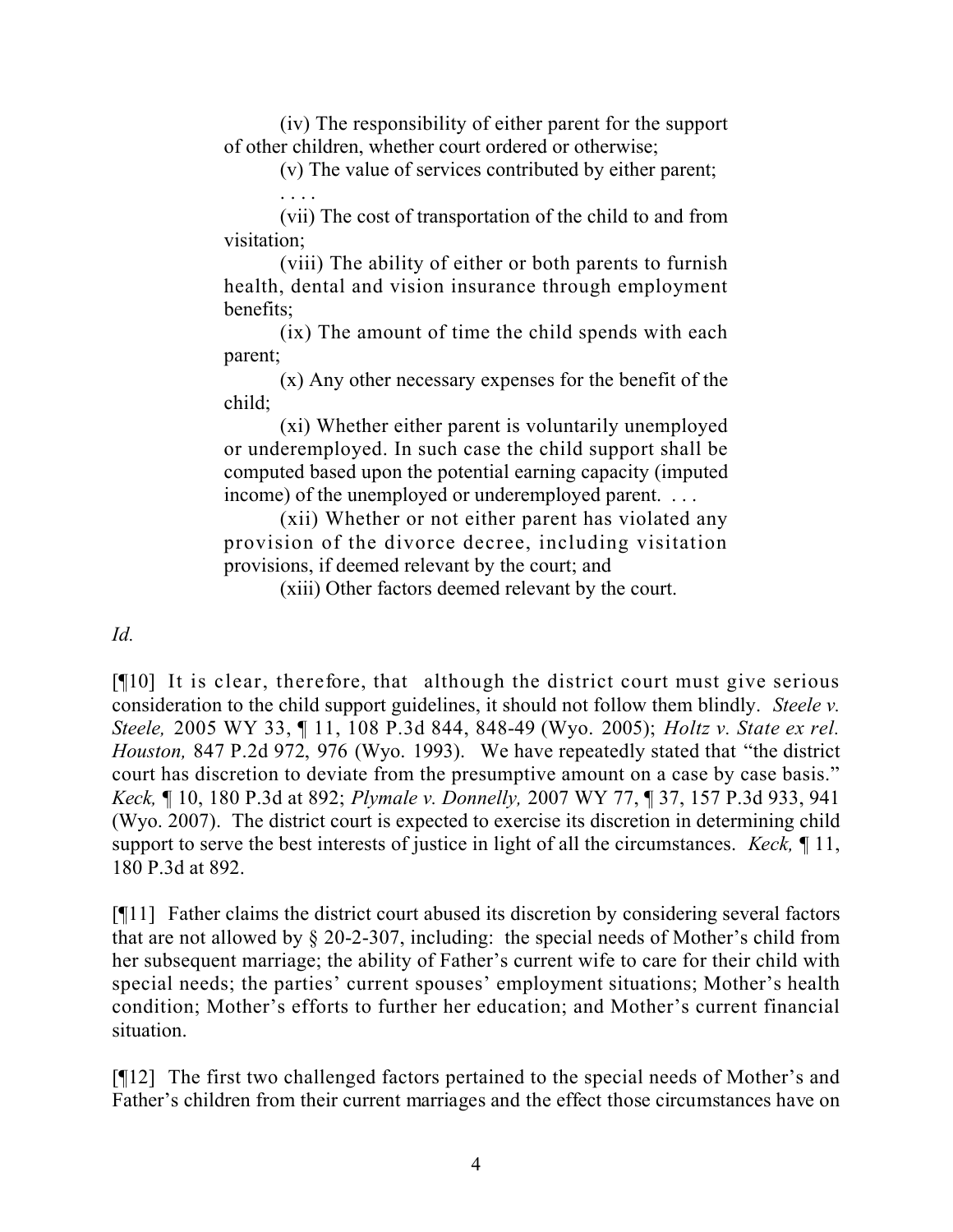the parties' families and support obligations. Father claims that, while the district court may consider the special health care needs of the children for whom support is sought under subsection (b)(iii), it should not consider the special needs of children from subsequent relationships. Father presented substantial evidence about the special needs of his own son; consequently, we find it perplexing that he was surprised the district court would consider that evidence and the evidence pertaining to the special needs of Mother's daughter from her subsequent marriage.

 $[913]$  In addition, subsection (b)(iv) directs the court to consider "the responsibility of either parent for the support of other children, whether court ordered or otherwise." *See also*, *Hasty v. Hasty,* 828 P.2d 94, 98 (Wyo. 1992) (holding the district court "erroneously concluded that it had to apply the guidelines strictly and could not deviate from them by considering appellant's support obligations to his two later-born minor children"). In weighing the responsibilities of the parties for their other children, the district court understandably considered the special needs of the children and the impact those needs had on the families. The district court did not abuse its discretion by considering those factors.

[¶14] Several other factors challenged by Father pertain, either directly or indirectly, to Mother's ability to pay the presumptive child support obligation, i.e., her health situation which keeps her from driving and sometimes affects her ability to work, her attempts to further her education and therefore qualify for additional income, and Mother's summary of her household income and expenses which showed a monthly deficit. Although not specifically listed as a factor in the statute, we have stated that the payor's ability to pay is properly considered in determining whether the presumptive child support is "unjust or inappropriate." Section 20-2-307(b). The enactment of the child support guidelines "has not obviated the court's need to consider those factors it previously considered when determining whether child support is warranted, i.e., the child's welfare, the paying parent's ability to pay, the recipient's spending habits, and all other surrounding circumstances." *Sharpe v. Sharpe,* 902 P.2d 210, 215 (Wyo. 1995) (citation omitted). Moreover, the statutory factors are nonexclusive; the statute specifically allows the court to consider "[o]ther factors deemed relevant." Section 20-2-307(b)(xiii). Thus, the district court did not abuse its discretion by considering the factors pertaining to Mother's ability to pay child support.

[¶15] Father also argues that the district court should not have considered an exhibit offered by Mother which summarized her monthly household income and expenses and showed a deficit. Although he objected to the exhibit at the hearing, he does not provide any cogent argument or authority on appeal indicating that admission of the exhibit was erroneous. *Pittard v. Great Lakes Aviation,* 2007 WY 64, ¶ 44, 156 P.3d 964, 977 (Wyo. 2007). He simply asserts that the summary did not support the deviation because Mother did not itemize the expenses that account for the deficit, stating "[s]he could have been spending \$5,000 per month at a local spa for all we know." The problem with Father's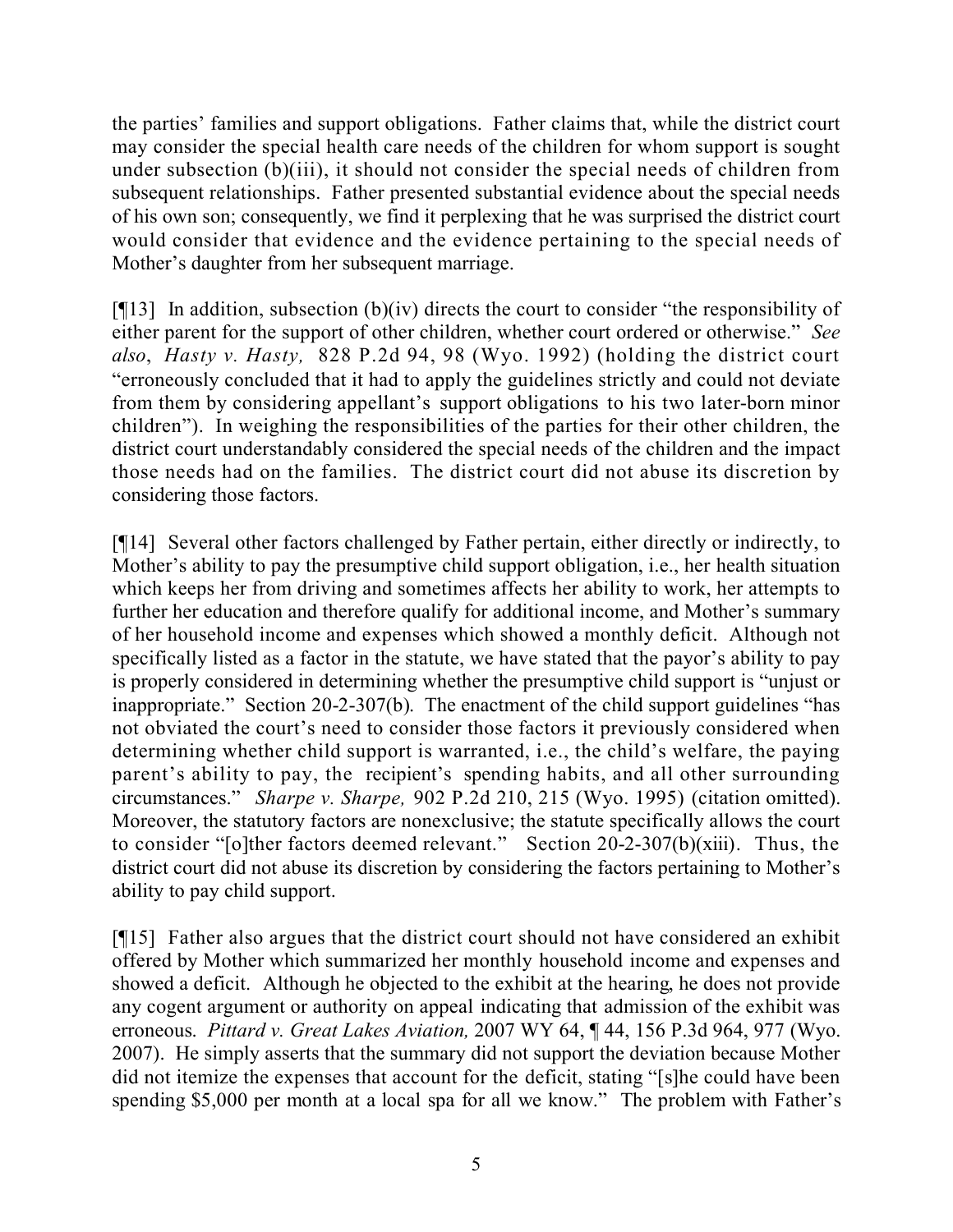argument is, although he had the opportunity to question Mother about the exhibit at the hearing, he did not ask her to provide a specific breakdown of her monthly expenses. Mother testified that she and her current husband had tried to change their standard of living and lower their monthly expenses, but their expenses still exceeded their income every month. The district court heard the testimony and obviously believed that Mother's financial situation was due to factors other than extravagant spending.

[¶16] Father argues that some of the factors considered by the district court were not relevant because he was not arguing that Mother was voluntarily underemployed under subsection  $(b)(xi)$ . In particular, he takes issue with the district court's reference to Mother's health condition and her attempts to further her education and thereby increase her income. We understand Father's position and agree there is a certain logic to it. Obviously, the legislature determined what amount Mother should be able to pay, given her salary, when it set the presumptive child support amount and there is a good argument that Mother should have to pay that amount. However, the legislature also specifically gave the district courts discretion to deviate from the presumptive amount based upon any relevant factors. Mother claimed that she could not afford the presumptive support amount and, for various reasons including her health and the responsibilities associated with caring for her special needs child, she was not in a position to earn additional money at that time. The district court did not abuse its discretion by looking at Mother's total situation, including her health condition, her family's current finances and her practical ability to earn additional money.

[¶17] Finally, Father contests the district court's consideration of the parties' subsequent spouses' incomes. Of course, the district court cannot include subsequent spouses' income in calculating the presumptive child support amount. *See, e.g*., *Houston v. Smith,*  882 P.2d 240, 242-43 (Wyo. 1994). However, because the district court may properly consider the payor's ability to pay in determining whether deviation is appropriate, a subsequent spouse's contribution to the household income and support of the children from the current marriage may be relevant.

[¶18] The district court considered all of the surrounding circumstances in concluding that deviation was appropriate. The court's explanation of its decision reflects that it exercised "sound judgment with regard to what is right under the circumstances." *Gray,*  ¶ 8, 158 P.3d at 668. It did not abuse its discretion by deviating from the presumptive support amount and ordering Mother to pay \$200 per month in child support. Of course, if the parties' circumstances change in the future, a modification to require Mother to pay additional support may be warranted.

# *2. Calculation of Net Income*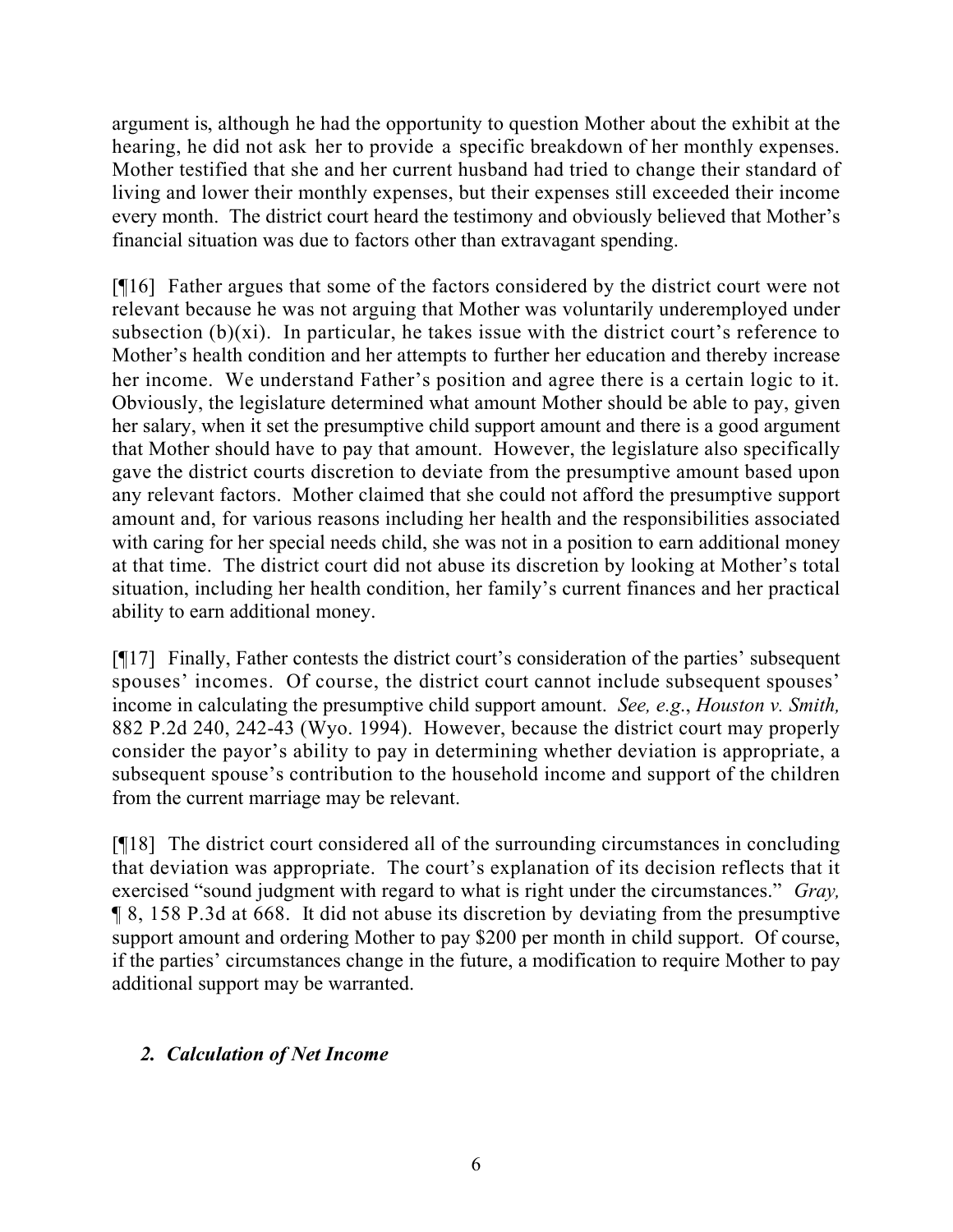[¶19] Father claims the district court erred by subtracting certain payroll deductions from Mother's income to calculate her net income. The three contested deductions are: family health insurance (\$323); Aflac disability insurance premium (\$77); and Flex plan contribution to pay for unreimbursed medical costs, similar to a Health Savings Account (\$100).

[¶20] To determine whether the deductions were proper, we must interpret the definition of "net income" in Wyo. Stat. Ann. § 20-2-303(a)(iii) (LexisNexis 2009):

> "Net income" means income as defined in paragraph (ii) of this subsection less personal income taxes, social security deductions, cost of dependent health care coverage for all dependent children, actual payments being made under preexisting support orders for current support of other children, other court-ordered support obligations currently being paid and mandatory pension deductions.

[¶21] Statutory construction is a matter of law for the court. In interpreting statutes, our goal is to ascertain the legislature's intent. We consider first whether the statutory language is clear or ambiguous. "A statute is clear and unambiguous if its wording is such that reasonable persons are able to agree on its meaning with consistency and predictability." *SLB v. JEO (In re ANO),* 2006 WY 74, ¶ 8, 136 P.3d 797, 800 (Wyo. 2006), quoting *SLJ v. Dep't of Family Servs.,* 2005 WY 3, ¶ 20, 104 P.3d 74, 80 (Wyo. 2005). When a statute is clear and unambiguous, we give effect to the plain and ordinary meaning of the words. *Id.* 

[¶22] Father argues that the district court should not have deducted Mother's health insurance costs because he was providing health insurance for their children. There was a significant amount of testimony about dependent health insurance at the hearing. Father and his current wife testified they had procured insurance for the children through the State of Montana Healthy Kids Insurance Plan, which was a state assisted plan that did not cost anything. Father testified that he believed the coverage was better than the insurance Mother provided. Mother testified that she had continued to cover the children through the insurance provided by her employer. She stated that it did not cost any more to insure all four of her children than if she just insured her two younger children.

[¶23] The statutory definition of net income allows a deduction for the costs of "dependent health care coverage for all dependent children." The statute does not differentiate between the children for whom support is sought and other dependent children and specifically allows the deduction for health care coverage for **all** dependent children. Under the clear language of the statute, Mother was entitled to the deduction